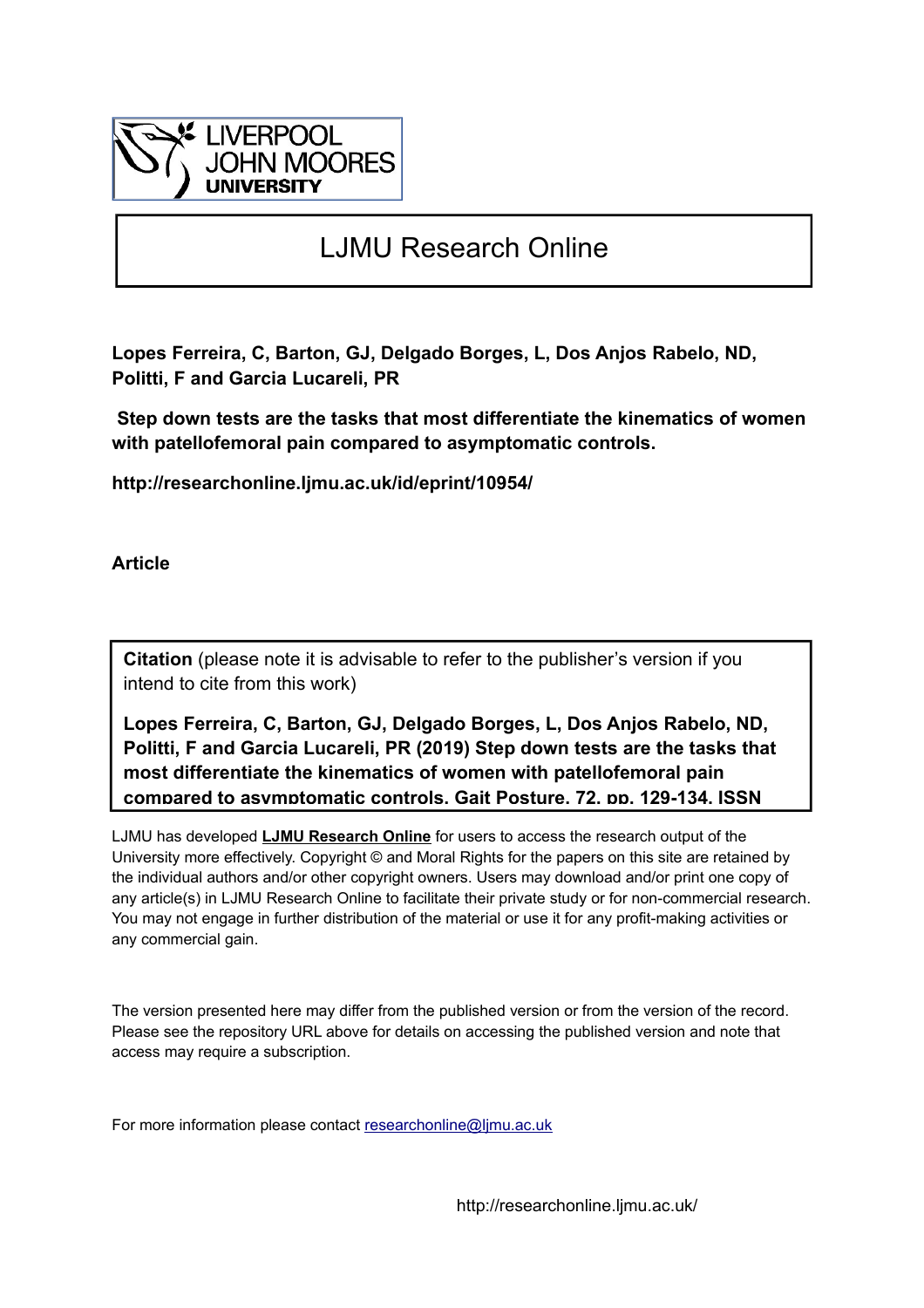**Lateral step down is the task that most differentiates women with patellofemoral pain compared to asymptomatic controls**

# **AUTHORS**

Cintia Lopes Ferreira (PT, PhD candidate)<sup>1</sup>;

Gabor Barton (MD,  $PhD$ )<sup>2</sup>;

Letícia Delgado Borges (PT, MSc)<sup>1</sup>;

Nayra Deise dos Anios Rabelo (PT, PhD)<sup>1;</sup>

Fabiano Politti (PT, PhD)<sup>1</sup>;

Paulo Roberto Garcia Lucareli (PT, PhD)<sup>1</sup>.

<sup>1</sup> Department of Rehabilitation Science, Human Motion Analysis Laboratory,

Universidade Nove de Julho, São Paulo, Brazil

<sup>2</sup>Research Institute for Sport and Exercise Sciences, Liverpool John Moores University, Liverpool, United Kingdom.

## **CORRESPONDING AUTHOR AT**

Rua Vergueiro, 2355 – Liberdade, São Paulo 01504-001, SP, Brazil. E-mail addresses: [plucareli@hotmail.com;](mailto:plucareli@hotmail.com) [paulolucareli@uni9.pro.br](mailto:paulolucareli@uni9.pro.br) (P.R.G. Lucareli)

# **ACKNOWLEDGEMENTS**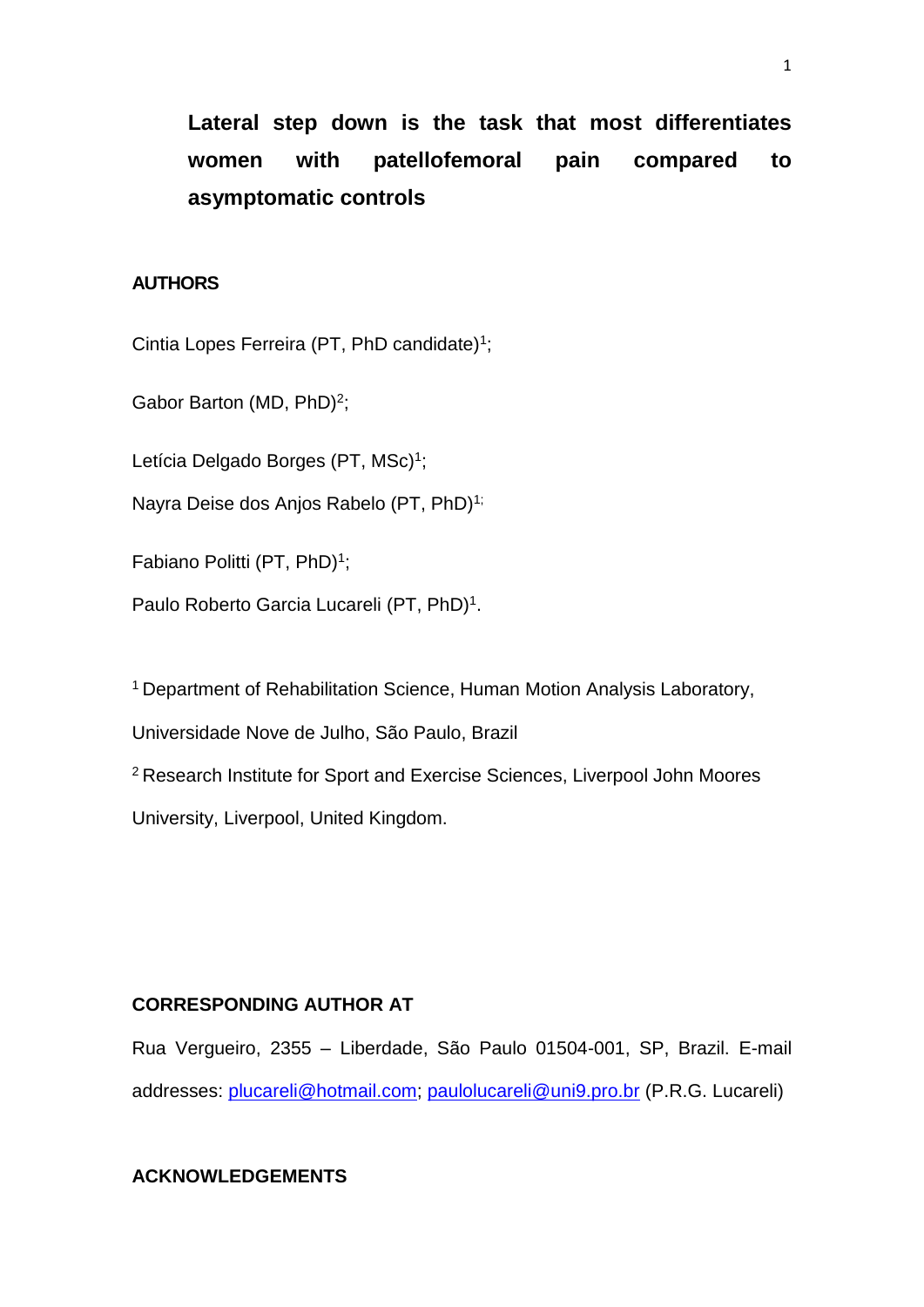The authors would like to thank the Universidade Nove de Julho (UNINOVE) for providing the evaluation facilities used in the present study. Coordination for the Improvement of Higher Education Personnel (CAPES) Finance Code 001.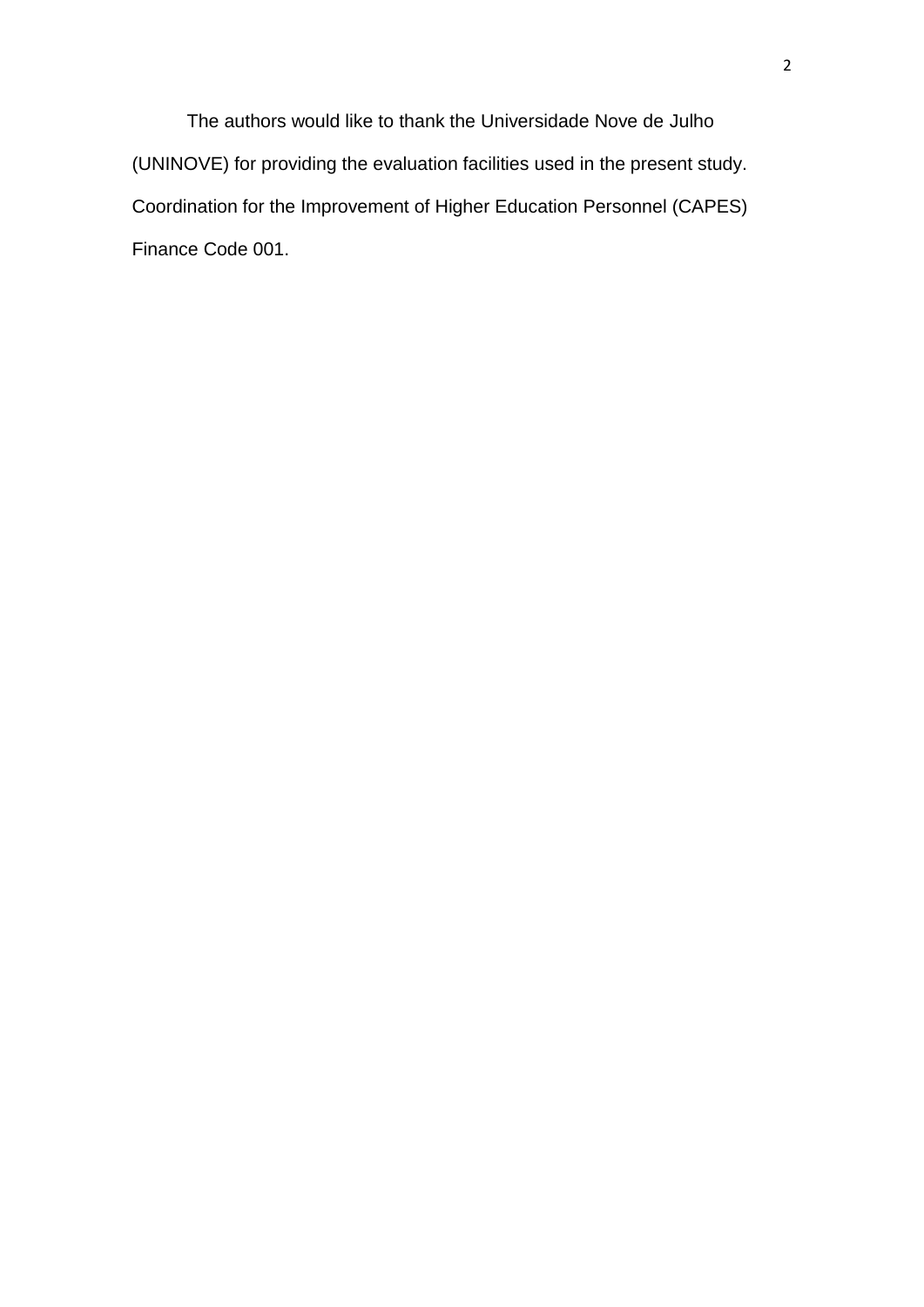Title: Step down tests are the tasks that most differentiate the kinematics of women with patellofemoral pain compared to asymptomatic controls

# ABSTRACT

# **Background**

Studies evaluating kinematics lead to different conclusions, not all changes appear in all assessed tasks and in all subgroups of patients with patellofemoral pain (PFP). The inconsistencies between studies could be reduced if we knew which task separates patients best from healthy controls.

# Research Question

Identify which functional task, between gait, forward step down (FSD), lateral step down (LSD), stair ascent and descent and propulsion and landing phase of the single leg hop test (SLHT), differentiates the three-dimensional kinematics of women with patellofemoral pain from asymptomatic women.

# Methods

This cross-sectional study evaluated thirty-five PFP and thirty-five asymptomatic women during the execution of the following tasks: gait, FSD, LSD, stair ascent and descent and the propulsion and landing phase of single leg hop test. Frontal, sagittal and transverse plane angles of the trunk, pelvis and hip, frontal and sagittal plane angles of the knee, ankle dorsiflexion, foot progression angle and hindfoot eversion were analyzed through the Movement Deviation Profile (MDP). To compare the groups, the multivariate analysis with Bonferroni post hoc test were used, with a significance level of p<0.01. To identify which task presented the most difference between the groups, the Z-score of the mean MDP was calculated.

# **Results**

For all tasks, the groups presented significant differences. According to the Zscore, the groups got farther apart considering the MDP for each task in the following order: LSD (7.97), FSD (7.62), landing phase of SLHT (3.43), gait (2.85), propulsion phase of SLHT (1.64), descending stairs (1.63) and ascending stairs (1.00).

# **Significance**

We suggest that step down tests should be included in the assessment of PFP patients, since these tests most differentiate the kinematics of women with and without PFP. Identifying the tasks with the highest sensitivity to detect the kinematic differences is expected to improve clinical decision-making.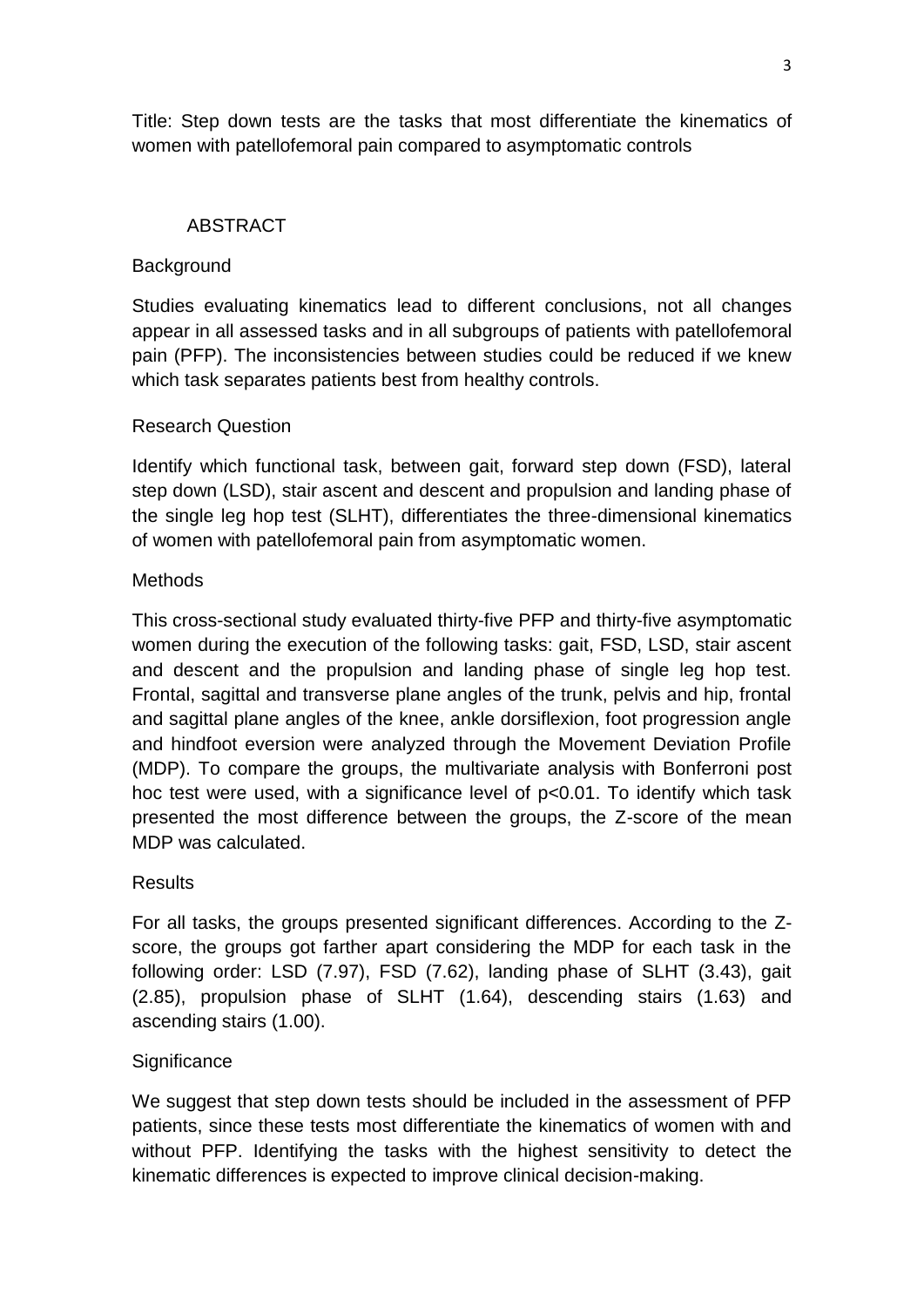Keywords: Kinematics, Lateral step down, Step down tests, Patellofemoral pain, Movement Deviation Profile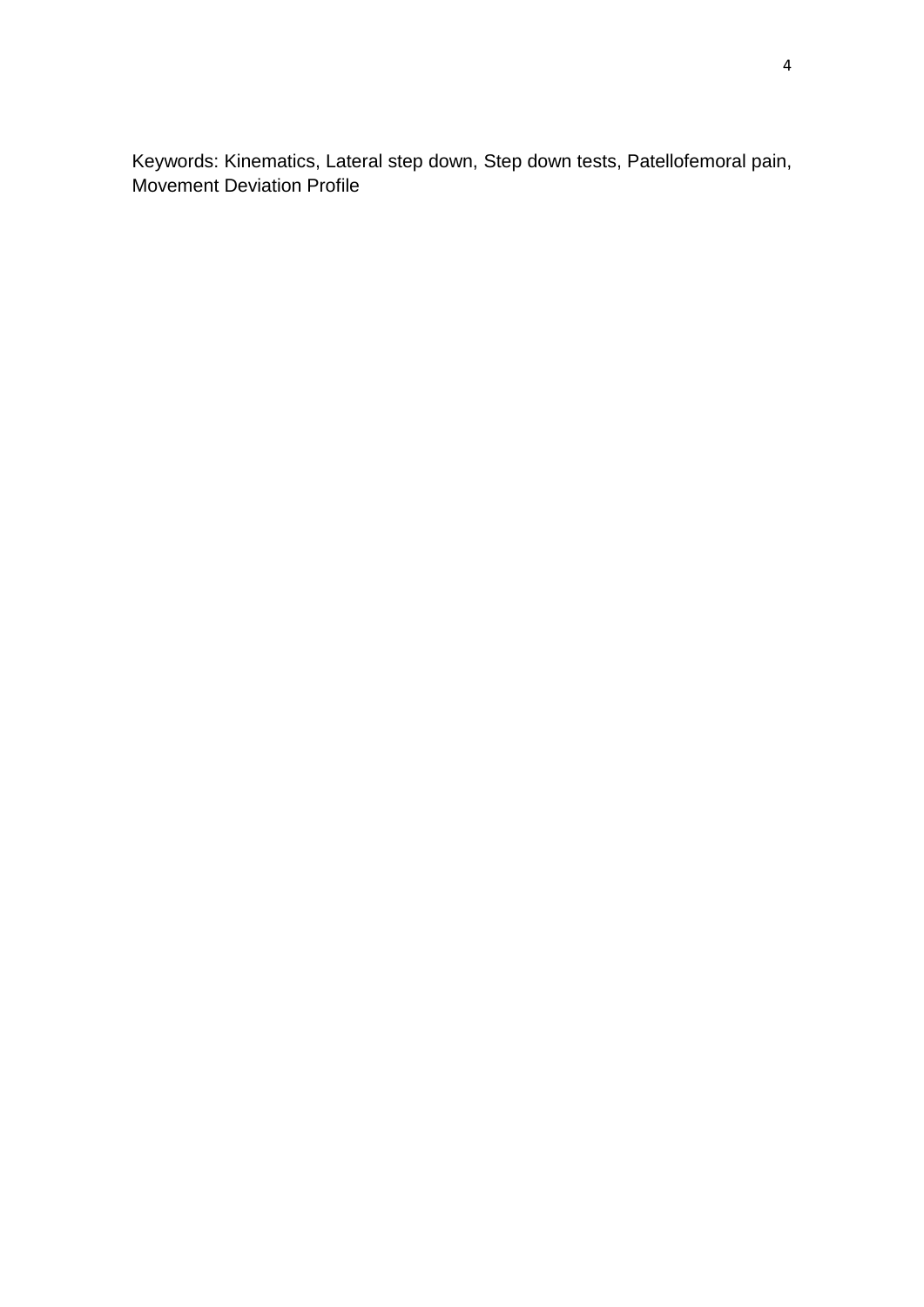### **HIGHLIGHTS**

All analyzed tasks differentiate the kinematics between PFP and asymptomatic women.

MDP can be used to differentiate the kinematics of PFP from asymptomatic women.

Step down tests are the tasks that most differentiate the kinematics of PFP women.

The LSD has the highest sensitivity to detect the kinematic differences.

PFP kinematic differences are less evident in stair ascent and descent.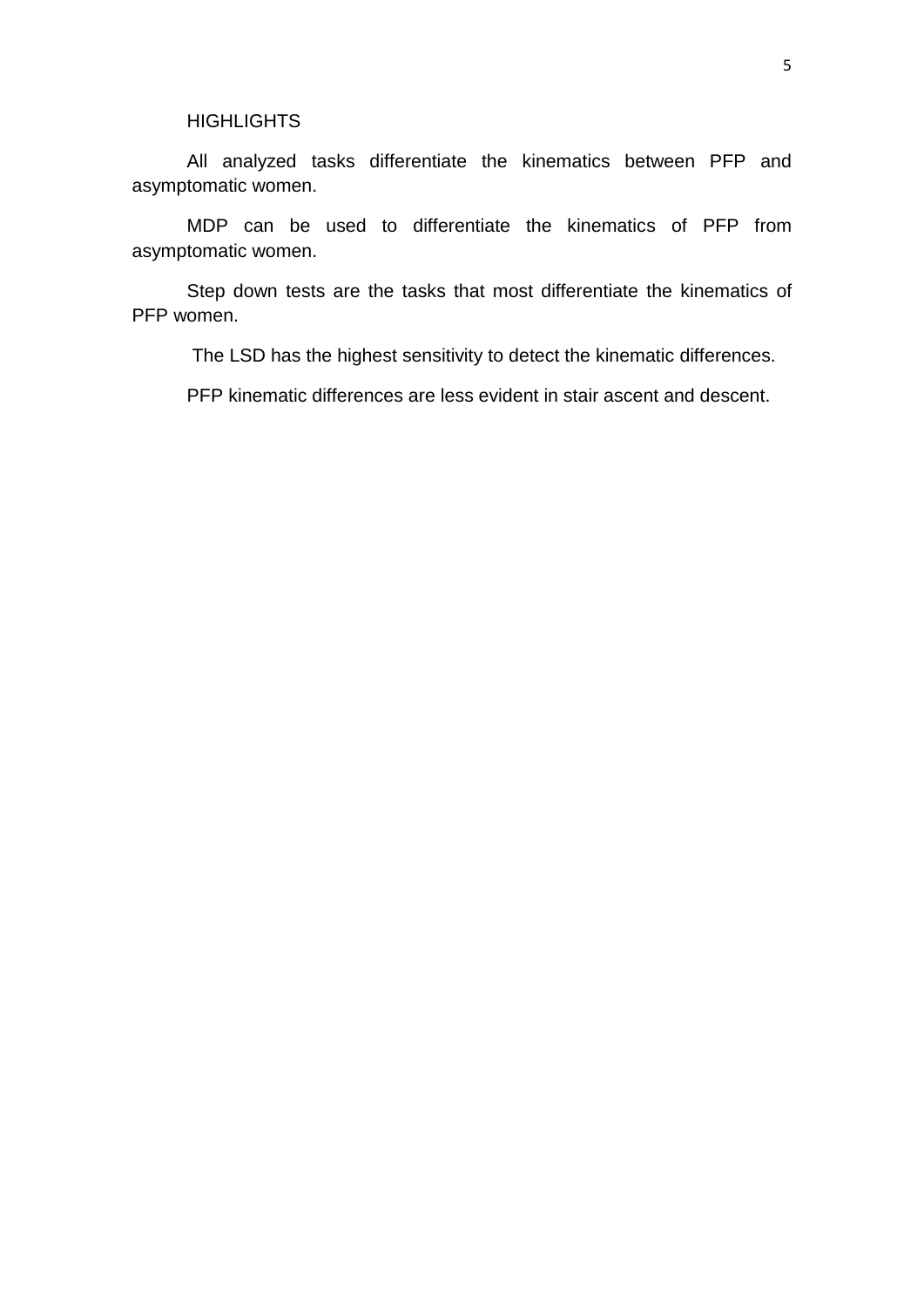#### **INTRODUCTION**

Patellofemoral pain (PFP) is a multifactorial clinical condition characterized by retro- and/or peripatellar pain with an annual prevalence of approximately 23% in the general population and a point prevalence of 12-13% in 18-35 year old females [1–4]. Kinematic changes such as greater trunk inclination, pelvic drop, adduction and internal rotation of the hip, poor alignment and/or maltracking of the patella, internal rotation of the tibia and excessive pronation of the subtalar joint are associated with patients with PFP [5–8]. However, kinematic changes are not always observed in all groups of patients with PFP and in all analyzed tasks [9].

The lack of standardization of the functional tasks used to assess patients with PFP makes it difficult to compare studies and interpretation of results for clinical practice [10]. It is not known if the kinematic changes found can be considered tasks-dependent, if the treatment should be directed to the task to be assessed and if there is a task that most differentiates the individual with PFP from the healthy individual [10,11].

The Movement Deviation Profile (MDP) is an artificial neural network based method that calculates the deviation of a patient's movement from normality [12,13]. The MDP unifies and simplifies the understanding of kinematic data, since the analysis of several angle curves in three anatomical planes describing the movement of several joints poses a difficult challenge [12].The MDP has never been explored with PFP patients. This analysis can help to differentiate a set of kinematic variables between groups of individuals considering the temporal waveforms of several variables in a given cycle of movement, as opposed to comparing discrete variables like peak values of joint movements and their timing. Providing a simplified summary measure of multivariate temporal data is an attempt to help clinicians to interpret the results of a kinematic analysis more easily and to guide their decision making towards functional tasks which show more kinematic changes in women with PFP.

The identification of a task that makes the biomechanical changes of the patient with PFP more evident could help researchers and clinicians to make a decision regarding the assessment, treatment evolution and improving movement control of these patients, by making the interpretation of the results and the comparison between the studies easier. Therefore, the objective of this study was to identify which functional task, between gait, forward step down (FSD), lateral step down (LSD), stair ascent and descent and propulsion and landing phase of the single leg hop test (SLHT), differentiates the threedimensional kinematics of women with patellofemoral pain from asymptomatic women. Gait and stairs represent daily tasks and the tests are usually used in clinical trials to quantify the improvement in the function of the patient with PFP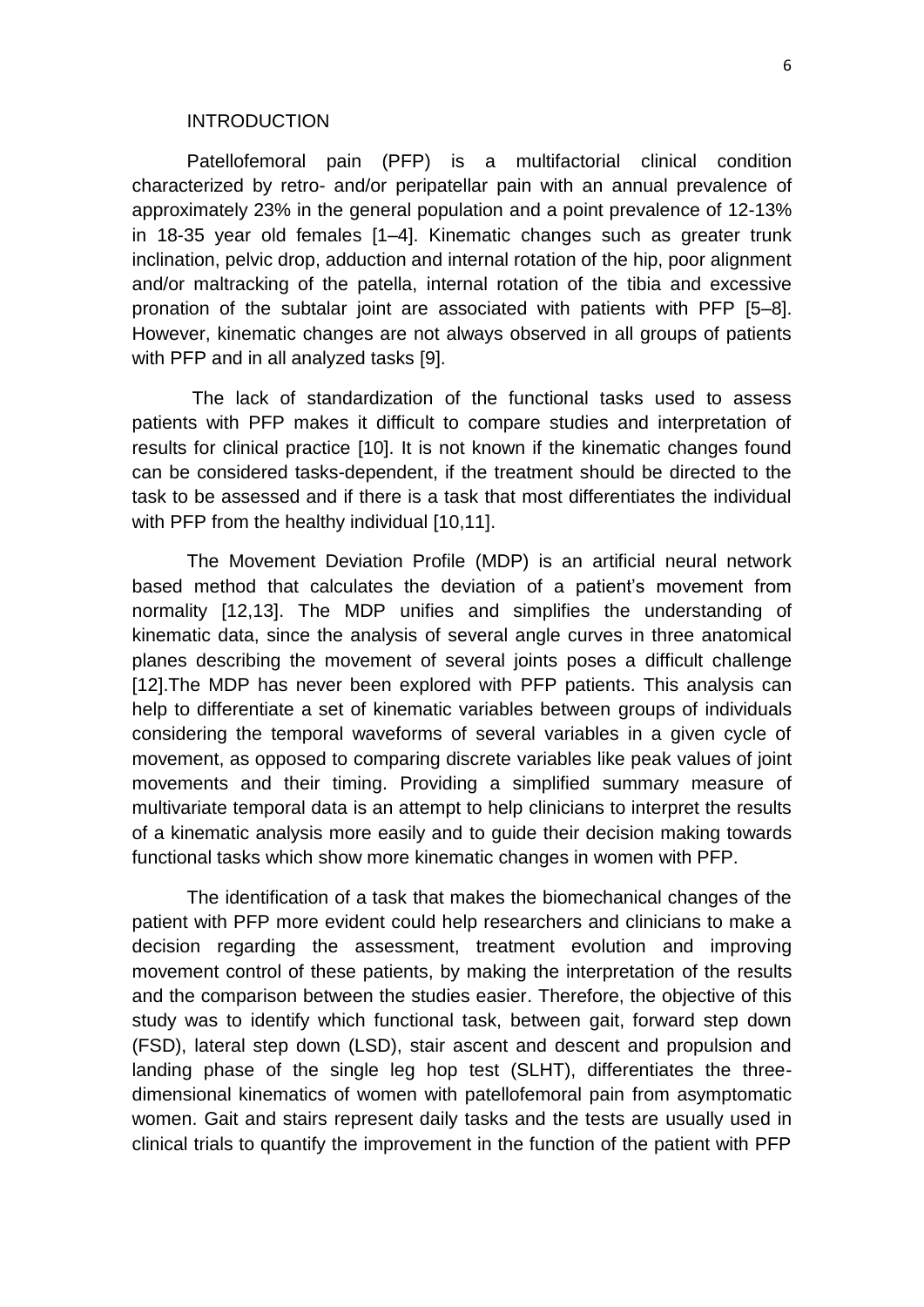after treatment and assess lower limbs abilities as functional muscle strength, power and neuromuscular control.

# **METHODS**

#### Study Design

This is a cross-sectional study carried out at a Laboratory of Analysis of the Human Movement of the Nove de Julho University between 2013 and 2016.

#### **Subjects**

Invited by means of oral invitation, 35 women with patellofemoral pain and 35 asymptomatic women aged between 18 and 35 took part in the study. In the group of women with patellofemoral pain those who were included showed anterior knee pain for at least three months during performance of at least two of the following tasks: ascending and descending stairs, squatting, running, jumping or remaining seated for a long time, besides showing a minimal score of 3 points in the Numerical Pain Rating Scale (NPRS) [14]. The NPRS consists of a scale from 0 to 10 points, where higher scores characterize higher intensity of pain [14]. The first clinical examination of the volunteers was conducted by two experienced physiotherapists to verify the eligibility criteria [15].

The symptomatic or more symptomatic limb of the PFP group was assessed and the side of the control group was matched to the painful side of the patients. The demographic data of each group are shown in Table 1.

|                          | <b>Control Group</b> | <b>PFP Group</b> |
|--------------------------|----------------------|------------------|
|                          | Mean (SD)            | Mean (SD)        |
| N                        | 35 (22R/13L)         | 35 (22R/13L)     |
| Age (years)              | 24.68 (3.53)         | 25.60 (6.74)     |
| Body mass (kg)           | 57.77 (9.20)         | 57.31 (7.32)     |
| Height (m)               | $1.63$ $(0.06)$      | (0.06)<br>1.60   |
| BMI (kg/m <sup>2</sup> ) | 21.45 (2.28)         | 22.29 (2.44)     |
| <b>NPRS (0-10)</b>       | 0                    | 6.42 (1.33)      |

**Table 1.** Demographic data of the control group and the PFP group.

N: number of volunteers assessed; R: right lower limb assessed; L: left lower limb assessed; BMI: Body mass index; NPRS: Numerical Pain Rating Scale; SD: Standard Deviation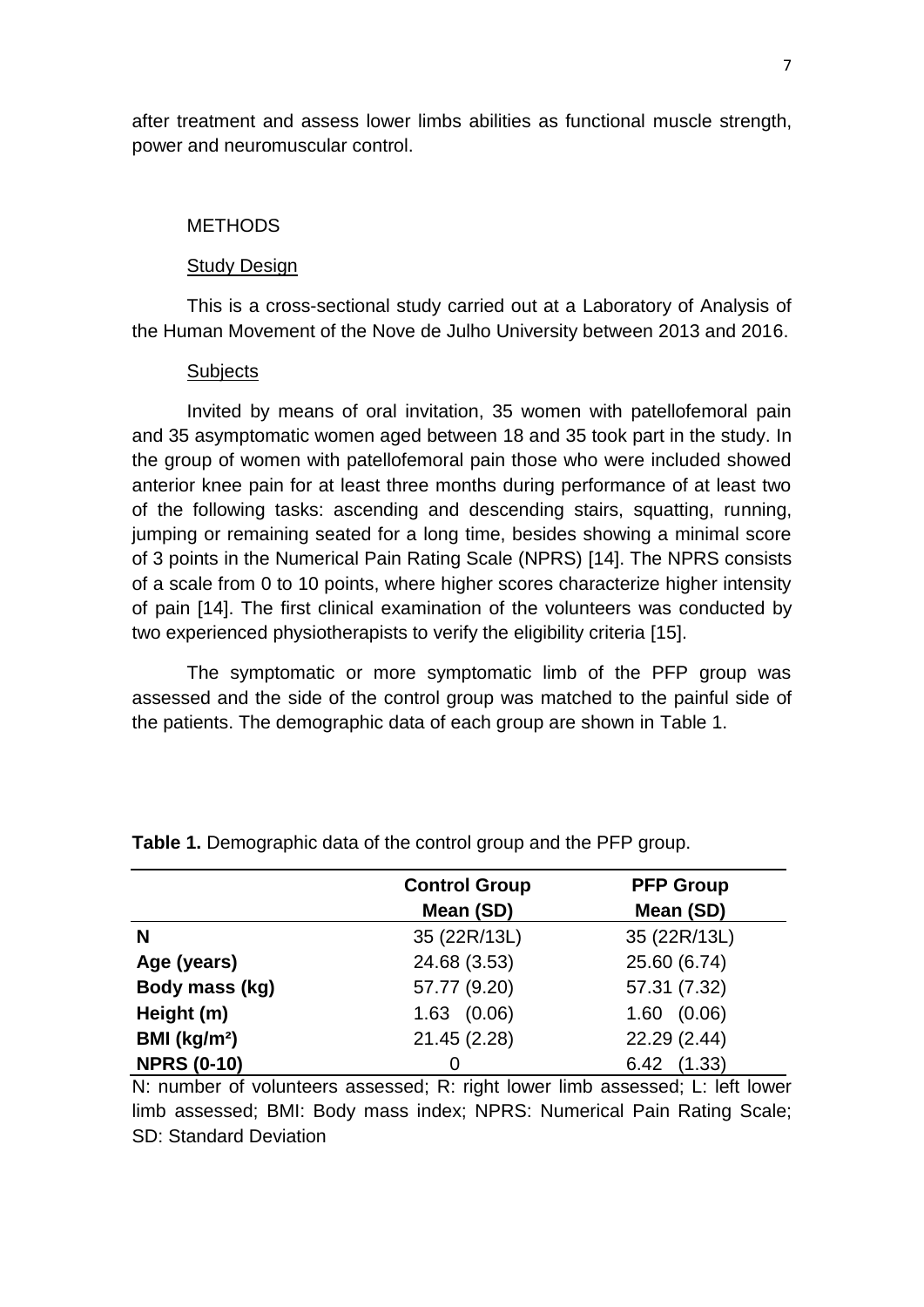The exclusion criteria for both groups were: history of surgical procedures of the lower limbs, recurrent patellar instability, associated ligament and/or meniscal injuries, cardiac or locomotion disorders that could interfere with the assessment, as well as leg length difference higher than 1 cm. In the control group of asymptomatic women, the volunteers did not report any musculoskeletal pain in the lower limbs.

# Procedures and Instruments

All assessments were carried out in a single day. The volunteers eligible for the study were informed about the details of the study and those who agreed to participate signed the informed consent form. The institutional ethics committee approved the study (protocol number 124.075).

The kinematic analysis of the following functional tasks was performed: gait, forward step down, lateral step down, stair ascent and descent and the propulsion and landing phase of the single leg hop test. For the group of women with patellofemoral pain the intensity of the pain was assessed using the NPRS [14].

The anthropometric data of each subject required for the reconstruction of the biomechanical model including mass, height, length of lower limbs, distance between the anterior superior iliac spines and the diameter of the knees and ankles were measured before the placement of the kinematic markers. A total of 43 retro reflective markers were fixed to the skin at specific anatomical locations of the lower limbs and trunk of each volunteer included in the study, using hypoallergenic double-sided tape, according to the Plug-in Gait and Oxford Foot Model [16,17]. The Vicon system consisting of eight infrared cameras operating at a frequency of 120 Hz was used to acquire kinematic data. The Vicon Nexus software (version 1.8.5) was used for data acquisition and processing.

After the placement of the markers, the participants received verbal explanation, followed by a demonstration of how to perform each task. The kinematic data were only collected after the volunteers were familiarized with each task.

# Functional Tasks

Between all tasks and series of movements that were performed, two minute long breaks were held. All collections and verbal commands were performed by a single physiotherapist. The order for the execution of the tasks was always the same for all volunteers: gait, FSD, LSD, stair ascent, stair descent, SLHT.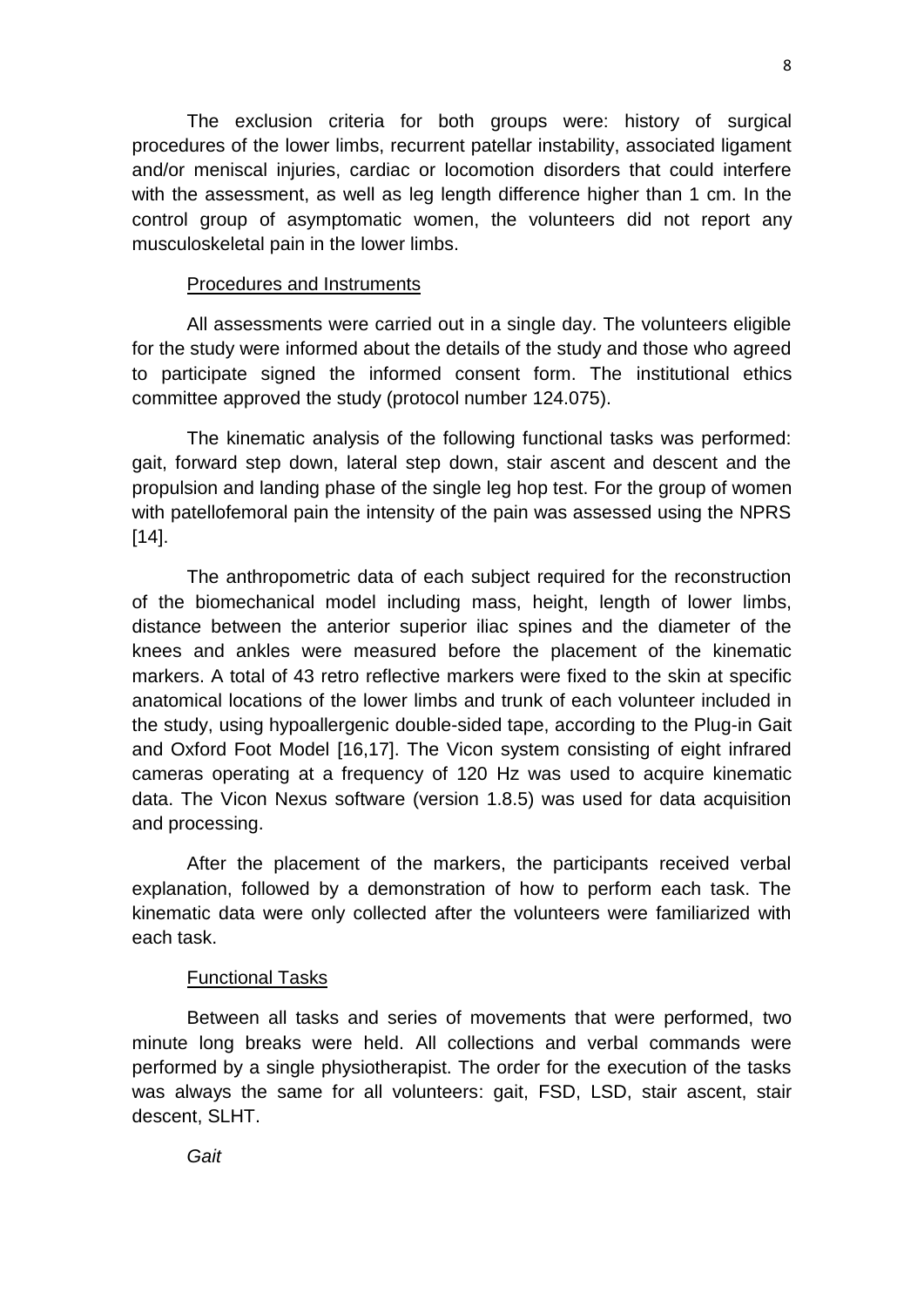The volunteers were instructed to walk as naturally as possible at selfselected speed on a 6-meter-long by 1-meter wide track.

# *Forward Step Down and Lateral Step Down*

The FSD and LSD tasks consisted of three sets of three consecutive squats standardized at 60° knee flexion [11]. A step measuring 18 cm high, 30 cm wide and 30 cm deep was used to perform both tasks. For the FSD it was requested that the foot of the assessed limb be centrally positioned on the step, near the end of its anterior edge and the contralateral foot was held at the same height in front and in the air. For the LSD the medial border of the foot was be aligned with the lateral edge of the step and the contralateral limb was held in the air immediately to the side. The initial position of the limb tested in both tasks was maximal extension of the knee on the support side, while the contralateral limb had to remain with the knee completely extended and the ankle in maximum dorsiflexion, arms crossed and close to the trunk throughout the execution of the tasks.

The volunteer was asked to perform the squats slowly, over two seconds, and immediately return to the initial position, also over two seconds, in each repetition requested.

# *Ascending and Descending Stairs*

The task of ascending and descending stairs was performed on three steps, 20 cm high and 30 cm deep each without handrails [18]. During ascent the volunteer took two steps before making the initial contact with the first step. For the descent the volunteers were instructed to take at least two steps after the end of the stairs. Both ascent and descent had to be performed with limbs alternating between the steps at a self-selected speed, so for each repetition of the task a cycle of one stair ascending and one stair descending were collected.

# *Single Leg Hop Test*

The test consisted of a single one-legged horizontal jump with the assessed limb in support. The volunteer was asked to keep her arms crossed and close to her trunk and to remain in one-legged support with the knee of the assessed limb in extension. Under the evaluator's command the volunteer should jump horizontally as far as she could without putting the contralateral limb on the ground at the time of landing. The test was divided into two phases: the propulsion phase and the landing phase.

# Data Processing

After the reconstruction of the markers, the movement cycle for each task was identified as described above. For gait, ascent and descent of stairs, kinematic variables of the support and swing phases of the cycle were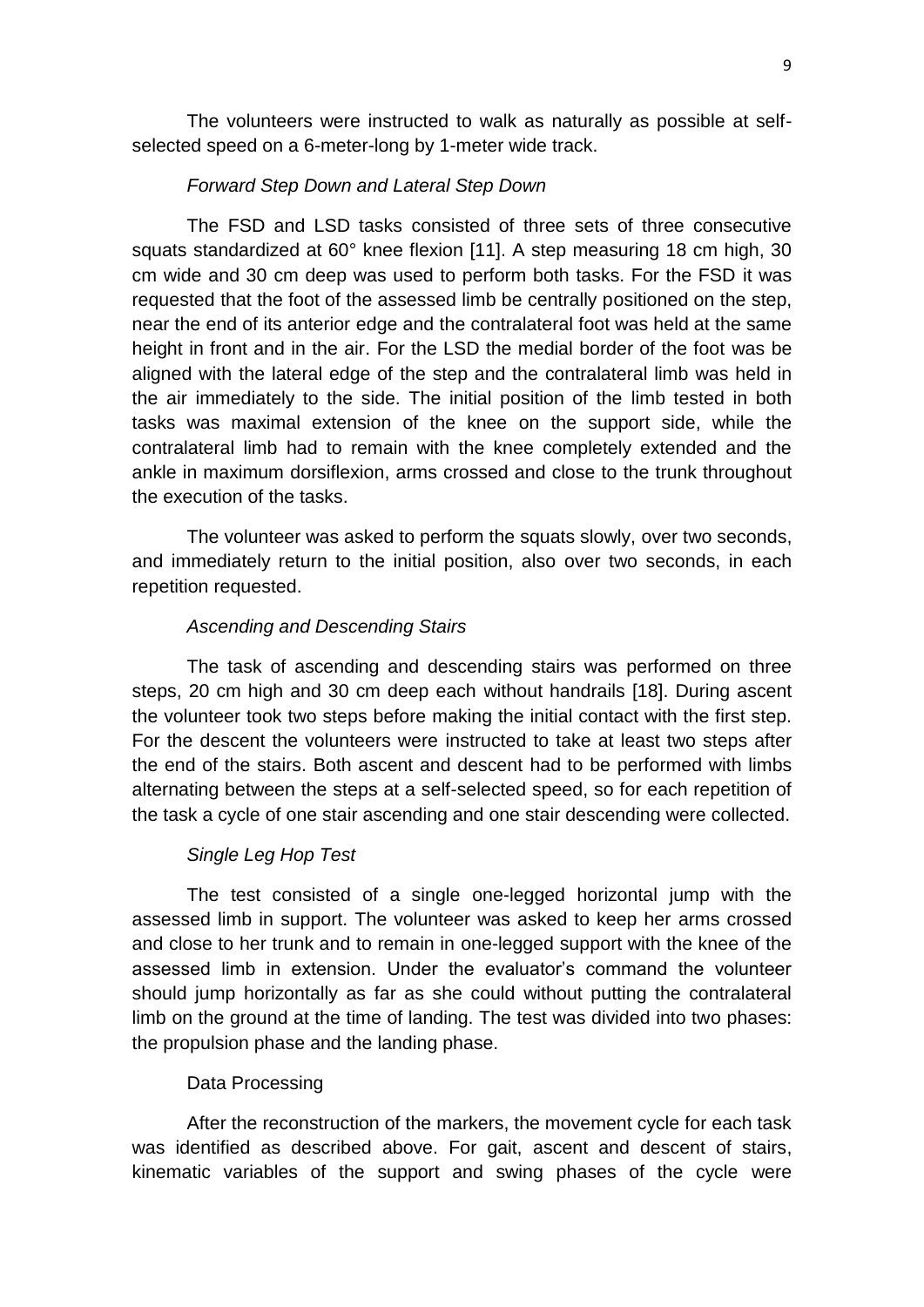analyzed; for the FSD, LSD, propulsion and landing the eccentric (squatting) phase and the concentric phase were analysed. The descriptions of each task cycle and the number of cycles considered for analysis are in the Supplementary Data.

The kinematic data were filtered using the Woltring filter applied with 2 mean squared errors (2MSE) to the marker trajectories to reduce noise due to soft tissue artefacts causing marker movement during the movement cycle.

For all tasks, the following kinematic variables were considered: the frontal, sagittal and transverse planes of the trunk and pelvis segments in relation to the laboratory, hip in relation to the pelvis, frontal and sagittal planes of the knee in relation to the thigh, sagittal plane from the foot in relation to the shank, the transverse plane of the foot in relation to the laboratory, and the frontal plane movement of the hindfoot in relation to the tibia.

# *Movement Deviation Profile (MDP)*

The MDP uses a self-organizing map (SOM), a type of artificial neural network which employs unsupervised learning. The neural network was first trained with control data, and the data from each healthy subject and patient were presented to the trained SOM which compared their movement data to the learned distribution of normality. The SOM calculates the multidimensional Euclidean distance between each patient and normality, providing a single curve for each patient which reflect the distance from normality during the whole duration of the movement [12].

For each patient and each task, an MDP curve was calculated in relation to the control group consisting of a series of 51 data points of 14 kinematics curves in 9 trials. The mean of the 51 points of the MDP curves (MDP $_{mean}$ ) of each group was considered for the statistical analysis.

# *Statistical Analysis*

The z-score was calculated by subtracting the average MDPmean of the control group from the average MDPmean of the PFP group divided by the standard deviation of the control group's MDPmean in each task to compare the standardized results between the groups. Multivariate analysis to verify the interaction between groups with Bonferroni *post hoc* test was used, considering a p<0.01.

# RESULTS

The multivariate analysis showed interaction between groups (F=358.11, p<0.0001). The MDP curves representing each task compared between groups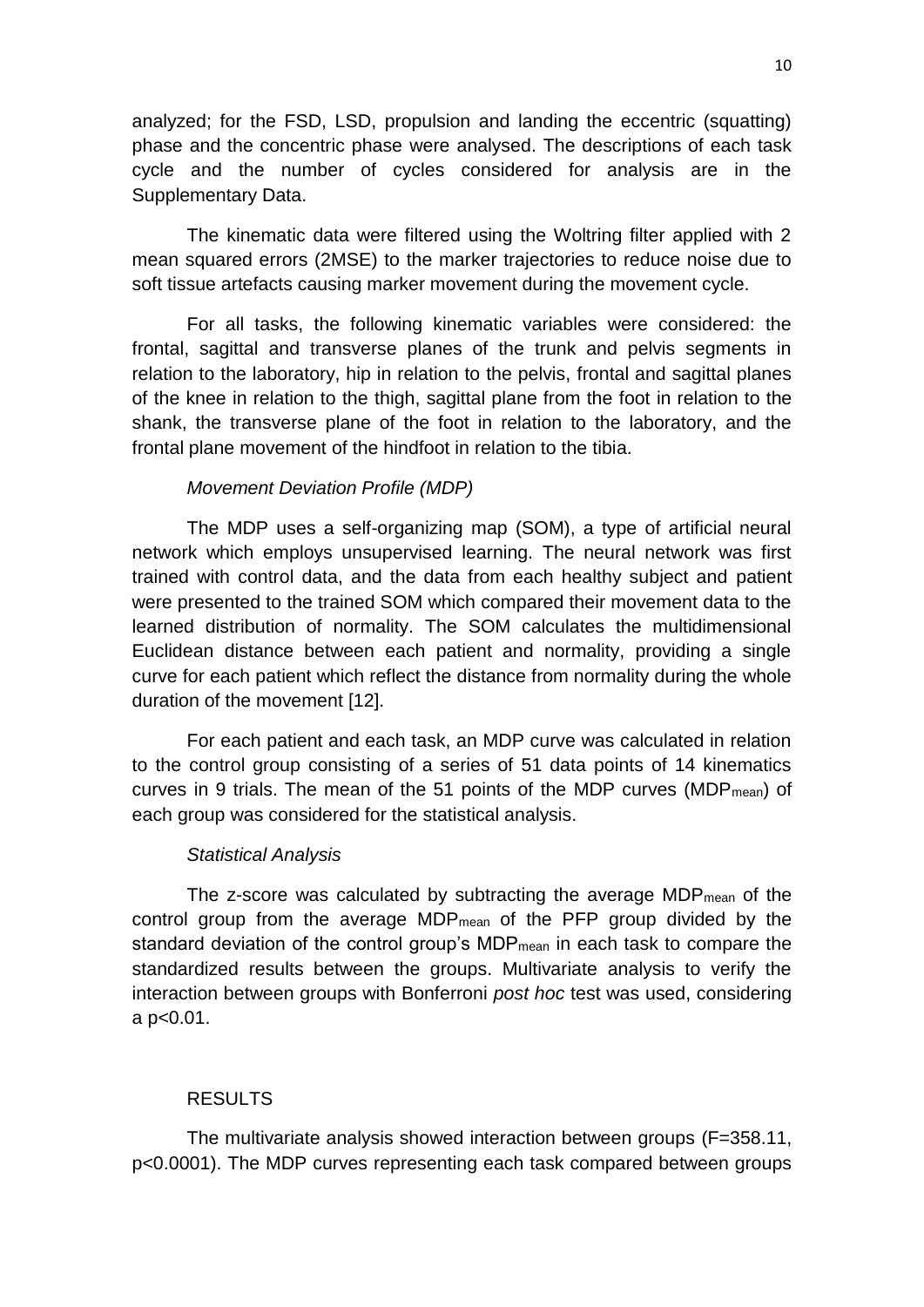are shown in Figure 1. The means and confidence intervals (95%) of the MDP are available on supplementary data. All tasks presented significant differences between groups with p<0.01 (Bonferroni *post hoc* test). According to the z-score of the mean MDP, the groups got farther apart for each task in the following order: LSD (7.97), FSD (7.62), landing phase of SLHT (3.43), gait (2.85), propulsion phase of SLHT (1.64), descending stairs (1.63) and ascending stairs (1.00) (Figure 2).



Figure 1. The Movement Deviation Profile chart (mean and standard deviation bands) summarizes the 14 angle curves of each task for participants with patellofemoral pain (black) and the control group (grey) during the movement cycle.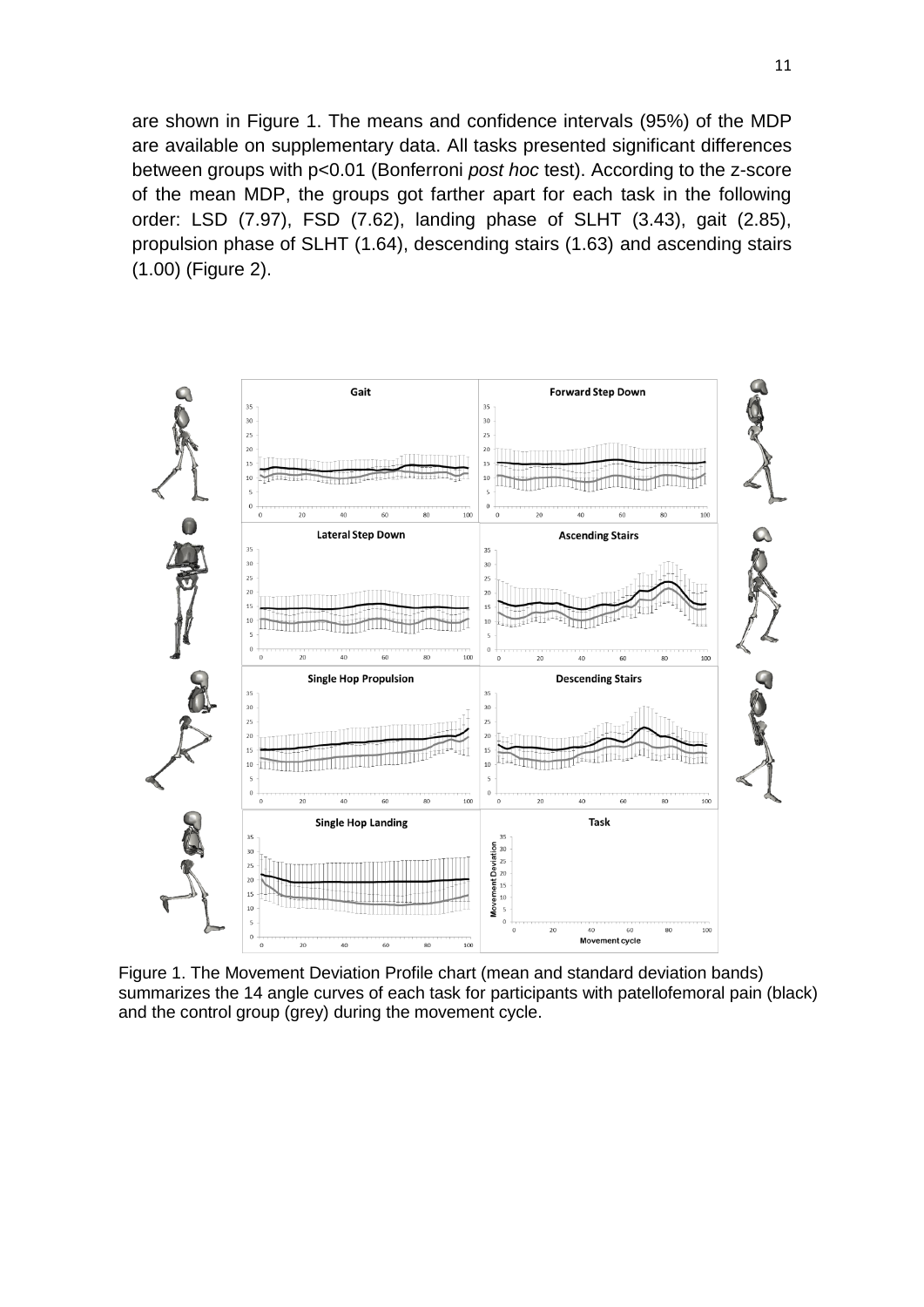

Figure 2. Means and standard deviations of MDP graphics and Z-score (diamonds) of task deviations between the PFP group and controls for each task.

#### **DISCUSSION**

LSD and FSD are clinical tests that assess the quality of movement based on the observation of the trunk, pelvis and lower limb alignment [19–22]. During LSD, patients with PFP present greater adduction and internal rotation of the hip [23], movements that can expose the patellofemoral joint to excessive loads and increased stress causing pain symptoms [1,10,23–25]. In addition to the hip, changes such as poor movement quality and increase of the movement of the ankle-foot complex and hindfoot eversion are also found in patients with PFP and may contribute to increased differences in kinematics when compared to asymptomatic individuals during LSD [21,23,26].

Although both tests are a one-legged squat, where one of the lower limbs is fixed on a step, the positioning of the contralateral limb makes the biomechanics of the tests different. During the FSD the contralateral lower limb is positioned forward maintaining the pelvis in anterior/ external rotation, the hip flexed, the knee extended and the ankle dorsiflexed. The assessed lower limb (support side) performs the task by initiating movement from the external rotation of the pelvis, internal rotation and extension of the hip, extension of the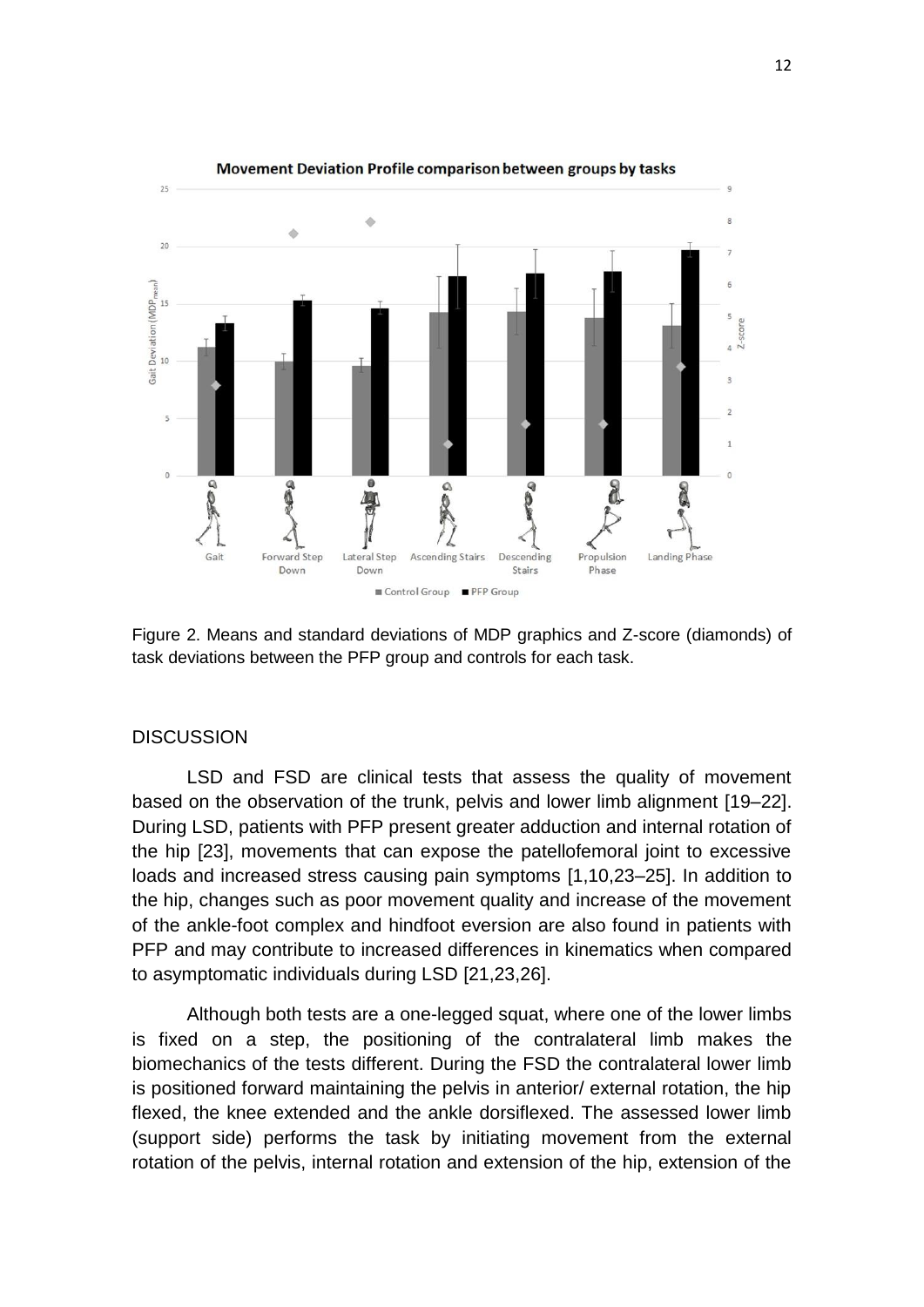knee and neutral position of the ankle. From the initial positioning, squats occur predominantly with movements of flexion and extension of the hip and knee and dorsiflexion of the ankle. Supposedly, LSD demands more of the action of the muscles that control the movements in the frontal plane of the pelvis and hip than the FSD, since the position of the contralateral limb is parallel to the assessed limb, and this way may have contributed to the LSD differentiated women with and without PFP a little more than FSD.

Despite the fact women with PFP show kinematic changes in the trunk, pelvis, hip and ankle during the propulsion phase of the one-legged jump [7], these changes were not enough to differentiate the groups as well as with LSD, FSD, landing and gait. Women with PFP who were assessed may have adopted other motor strategies to perform propulsion satisfactorily, avoiding movements that could cause pain, since kinetic and electromyographic changes are also observed in the hip and knee in this group of patients [7].

During the one-legged landing, the kinematic changes found between women with and without PFP occur at different time in the task cycle [8]. It is known that moments before the landing of a one-legged jump and in its eccentric phase, women with PFP present an increase in the electromyographic activity of muscles that involve the knee joint, and this a possible mechanism of joint protection and stabilization to avoid the pain that the impact of the task can cause in the patellofemoral joint [27,28]. It is worth noting that kinematic changes do not seem to be influenced by the impact and demand of the task on people with PFP [29].

In spite of the lower reaction force and mechanical challenges to the joint at the patellofemoral joint during gait compared to stair ascent and descent [30], gait was able to better differentiate the kinematics of women with PFP than stair ascent and descent or the propulsion phase of the jump. The peak and the time of hindfoot eversion, internal rotation and adduction of the hip are the main differences between individuals with and without PFP during gait [31,32]. Besides, the trunk segment and the swing phase offers scarcely explored variables during the gait analysis of patients with PFP but these were included in our study and may have contributed to increase the differences between the groups.

The findings in the literature regarding the kinematic alterations of patients with PFP during ascending and descending stairs are inconsistent [33,34]. Novello et al. [18] pointed out that stairs, more specifically the descent, may not be the best task to highlight the kinematic differences that women with PFP possibly present and should be used with caution in the assessment and clinical decision making for the treatment of patients with PFP .

This study presents some limitations in that pain during the execution of the tasks was not assessed. Besides, it is a study carried out only with women,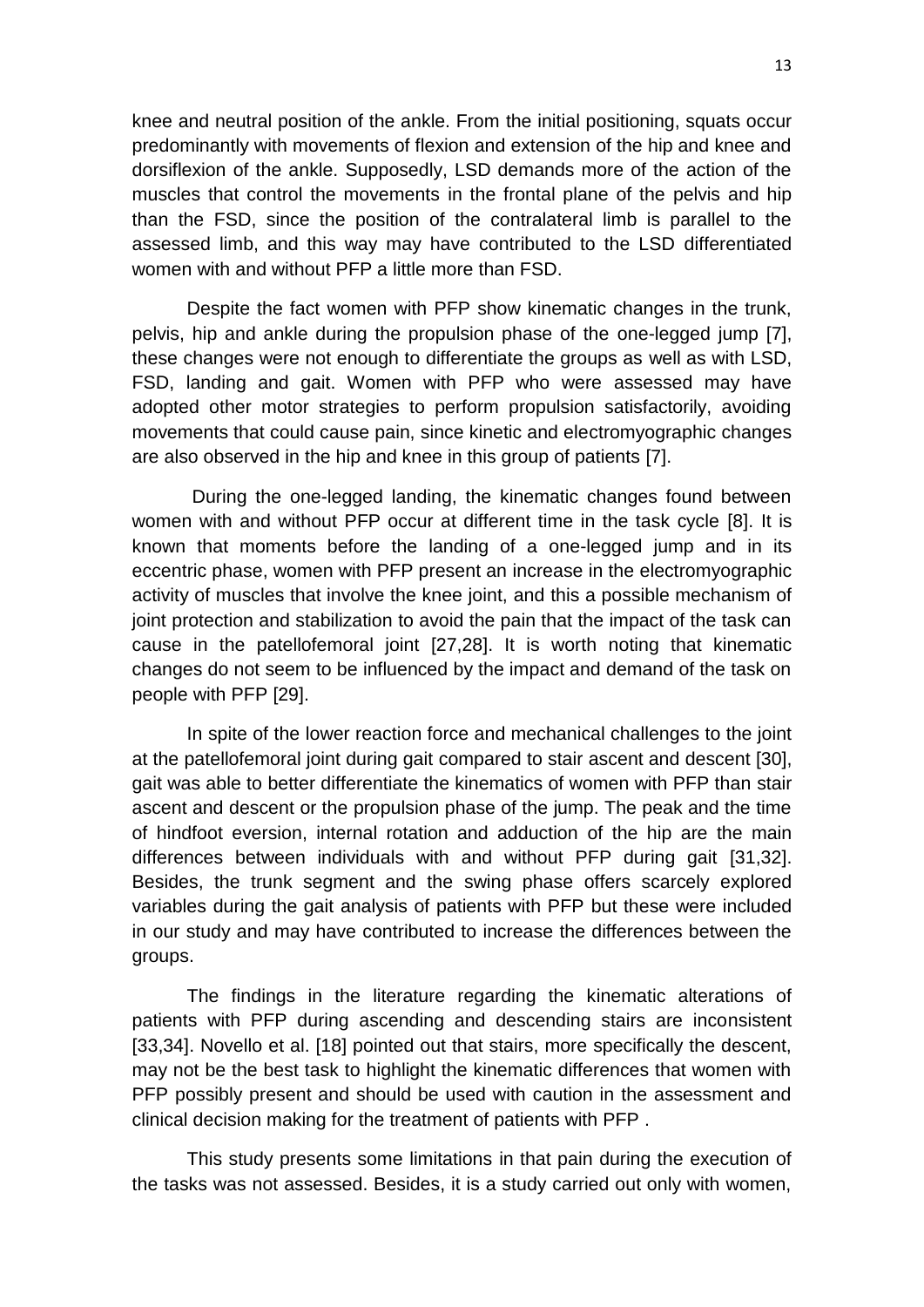and by being aware of the differences between the genders, it is suggested that future studies should assess men with PFP to identify the task that best distinguishes them from asymptomatic men. Another limitation is that we did not randomize the order of tasks, but the kinematic differences between individuals with and without PFP appear to be uninfluenced even after an effort protocol [29].

Identifying the tasks that maximize the kinematic differences between women with and without PFP can help clinicians in the decision making about which tasks to assess, compare and track improvements during treatment of these patients. The tasks that show the kinematic changes of PFP patients best probably require better motor and neuromuscular control and can be used to draw the most detailed profile about these patients and develop a treatment plan with a focus on improving these biomechanical factors.

MDP can help to identify at which percentage of the tasks the deviation patient's movement is more different from normality and assist clinicians in being more directive and assertive in a conventional kinematic analysis that are needed to identify the cause of these differences. Future studies identify the role of each joint and each movement plane in the tasks for differentiation between groups and understand what possible strategies or neuromuscular changes may be behind these differences in the biomechanics of women with and without PFP. As well as consider also the whole cycle of tasks, the swing in the gait and the stairs and the concentric and eccentric phases of the squats and the propulsion and landing of jumps. We believe that important changes can be present in those phases that the literature, to date, has not studied sufficiently.

We conclude that step down tests are the tasks that most differentiate the kinematics of women with and without PFP. We suggest that LSD and FSD be included in the assessment of patients with PFP, but we emphasize that this result does not exclude the option of assessing the other tasks, because all of them showed differences between the groups and also because of being a multifactorial dysfunction. It is important to consider the symptomatology, occupation, physical activity and biopsychosocial factors of each patient assessed at the time of prescribing the treatment and the inclusion of the other tasks in the assessment when clinician deems necessary.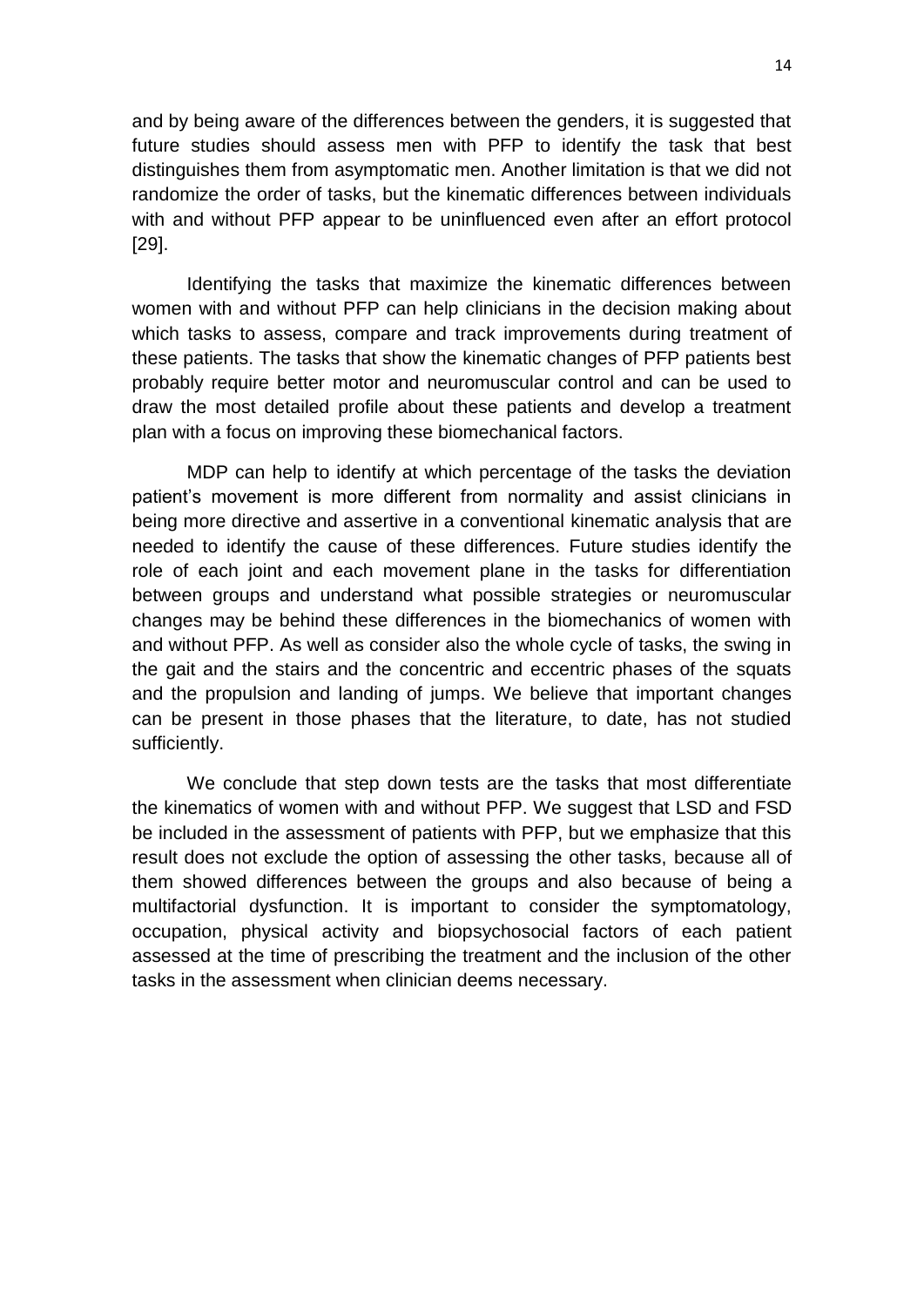### REFERENCES

- [1] K.M. Crossley, J.J. Stefanik, J. Selfe, N.J. Collins, I.S. Davis, C.M. Powers, J. McConnell, B. Vicenzino, D.M. Bazett-Jones, J.-F. Esculier, D. Morrissey, M.J. Callaghan, 2016 Patellofemoral pain consensus statement from the 4th International Patellofemoral Pain Research Retreat, Manchester. Part 1: Terminology, definitions, clinical examination, natural history, patellofemoral osteoarthritis and patientreported outcome m, Br J Sport. Med. 50 (2016) 839–843.
- [2] B.E. Smith, J. Selfe, D. Thacker, P. Hendrick, M. Bateman, F. Moffatt, M.S. Rathleff, T.O. Smith, P. Logan, Incidence and prevalence of patellofemoral pain: A systematic review and meta-analysis, PLoS One. 13 (2018) e0190892.
- [3] J.R. Roush, R. Curtis Bay, Prevalence of anterior knee pain in 18-35 years old female, Int J Sports Phy Ther. 7 (2012) 396-401.
- [4] C.M. Powers, L.A. Bolgla, M.J. Callaghan, N. Collins, F.T. Sheehan, Patellofemoral Pain: Proximal, Distal, and Local Factors—2nd International Research Retreat, August 31–September 2, 2011, Ghent, Belgium, J. Orthop. Sport. Phys. Ther. 42 (2012) A1–A54.
- [5] C.M. Powers, The Influence of Altered Lower-Extremity Kinematics on Patellofemoral Joint Dysfunction: A Theoretical Perspective, 2003.
- [6] G.B. Salsich, W.H. Perman, Tibiofemoral and patellofemoral mechanics are altered at small knee flexion angles in people with patellofemoral pain., J. Sci. Med. Sport. 16 (2013) 13–7.
- [7] A.S. Bley, J.C.F. Correa, A.C. Dos Reis, N.D.D.A. Rabelo, P.H. Marchetti, P.R.G. Lucareli, Propulsion Phase of the Single Leg Triple Hop Test in Women with Patellofemoral Pain Syndrome: A Biomechanical Study, PLoS One. 9 (2014) e97606.
- [8] A.C. dos Reis, J.C.F. Correa, A.S. Bley, N.D. dos A. Rabelo, T.Y. Fukuda, P.R.G. Lucareli, Kinematic and Kinetic Analysis of the Single-Leg Triple Hop Test in Women With and Without Patellofemoral Pain, J. Orthop. Sport. Phys. Ther. 45 (2015) 799–807.
- [9] C.M. Powers, E. Witvrouw, I.S. Davis, K.M. Crossley, Evidence-based framework for a pathomechanical model of patellofemoral pain : 2017 patellofemoral pain consensus statement from the 4th International Patellofemoral Pain Research Retreat , Manchester , UK : part 3, Br J Sport. Med. (2017) 1–11.
- [10] E. Witvrouw, K. Crossley, I. Davis, J. McConnell, C.M. Powers, The 3rd International Patellofemoral Research Retreat: an international expert consensus meeting to improve the scientific understanding and clinical management of patellofemoral pain., Br. J. Sports Med. 48 (2014) 408.
- [11] N.D.D.A. Rabelo, P.R.G. Lucareli Do hip muscle weakness and dynamic knee valgus matter for the clinical evaluation and decision-making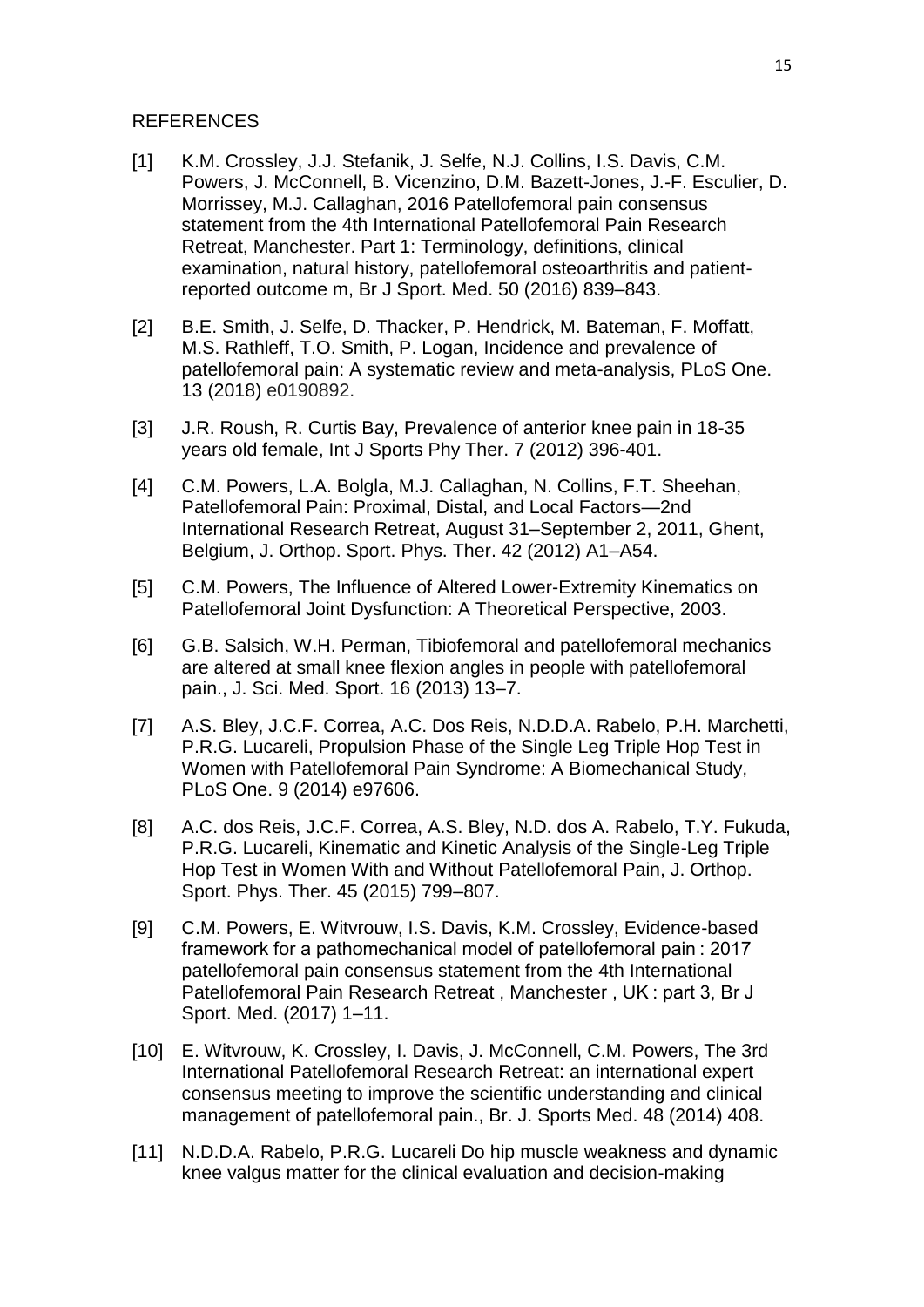process in patients with patellofemoral pain? Braz. J. Phys. Ther., 22 (2018), pp. 105-109

- [12] G.J. Barton, M.B. Hawken, M.A. Scott, M.H. Schwartz, Movement Deviation Profile: A measure of distance from normality using a selforganizing neural network, Hum. Mov. Sci. 31 (2012) 284–294.
- [13] G.J. Barton, M.B. Hawken, M.A. Scott, M.H. Schwartz, Leaving hip rotation out of a conventional 3D gait model improves discrimination of pathological gait in cerebral palsy: A novel neural network analysis., Gait Posture. 70 (2019) 48–52.
- [14] R.A. Da Cunha, L.O.P. Costa, L.C. Hespanhol, R.S. Pires, U.M. Kujala, A.D. Lopes, Translation, Cross-cultural Adaptation, and Clinimetric Testing of Instruments Used to Assess Patients With Patellofemoral Pain Syndrome in the Brazilian Population, J. Orthop. Sport. Phys. Ther. 43 (2013) 332–339.
- [15] N.D. dos A. Rabelo, L.O.P. Costa, B.M. de Lima, A.C. dos Reis, A.S. Bley, T.Y. Fukuda, P.R.G. Lucareli, Adding motor control training to muscle strengthening did not substantially improve the effects on clinical or kinematic outcomes in women with patellofemoral pain: A randomised controlled trial, Gait Posture. 58 (2017) 280–286.
- [16] M.P. Kadaba, H.K. Ramakrishnan, M.E. Wootten, Measurement of lower extremity kinematics during level walking, J. Orthop. Res. 8 (1990) 383– 392.
- [17] M.C. Carson, M.E. Harrington, N. Thompson, J.J. O'Connor, T.N. Theologis, Kinematic analysis of a multi-segment foot model for research and clinical applications: a repeatability analysis., J. Biomech. 34 (2001) 1299–307.
- [18] A. de A. Novello, S. Garbelotti, N.D. dos A. Rabelo, A.N. Ferraz, A.S. Bley, J.C.F. Correa, F. Politti, P.R.G. Lucareli, Descending stairs: Good or bad task to discriminate women with patellofemoral pain?, Gait Posture. 65 (2018) 26–32.
- [19] J.E. Earl, S.K. Monteiro, K.R. Snyder, Differences in Lower Extremity Kinematics Between a Bilateral Drop-Vertical Jump and A Single-Leg Step-down, J. Orthop. Sport. Phys. Ther. 37 (2007) 245–252.
- [20] K.-M. Park, H.-S. Cynn, S.-D. Choung, Musculoskeletal Predictors of Movement Quality for the Forward Step-down Test in Asymptomatic Women, J. Orthop. Sport. Phys. Ther. 43 (2013) 504–510.
- [21] A. Rabin, Z. Kozol, U. Moran, A. Efergan, Y. Geffen, A.S. Finestone, Factors Associated With Visually Assessed Quality of Movement During a Lateral Step-down Test Among Individuals With Patellofemoral Pain, J. Orthop. Sport. Phys. Ther. 44 (2014) 937–946.
- [22] S.R. Piva, K. Fitzgerald, J.J. Irrgang, S. Jones, B.R. Hando, D.A.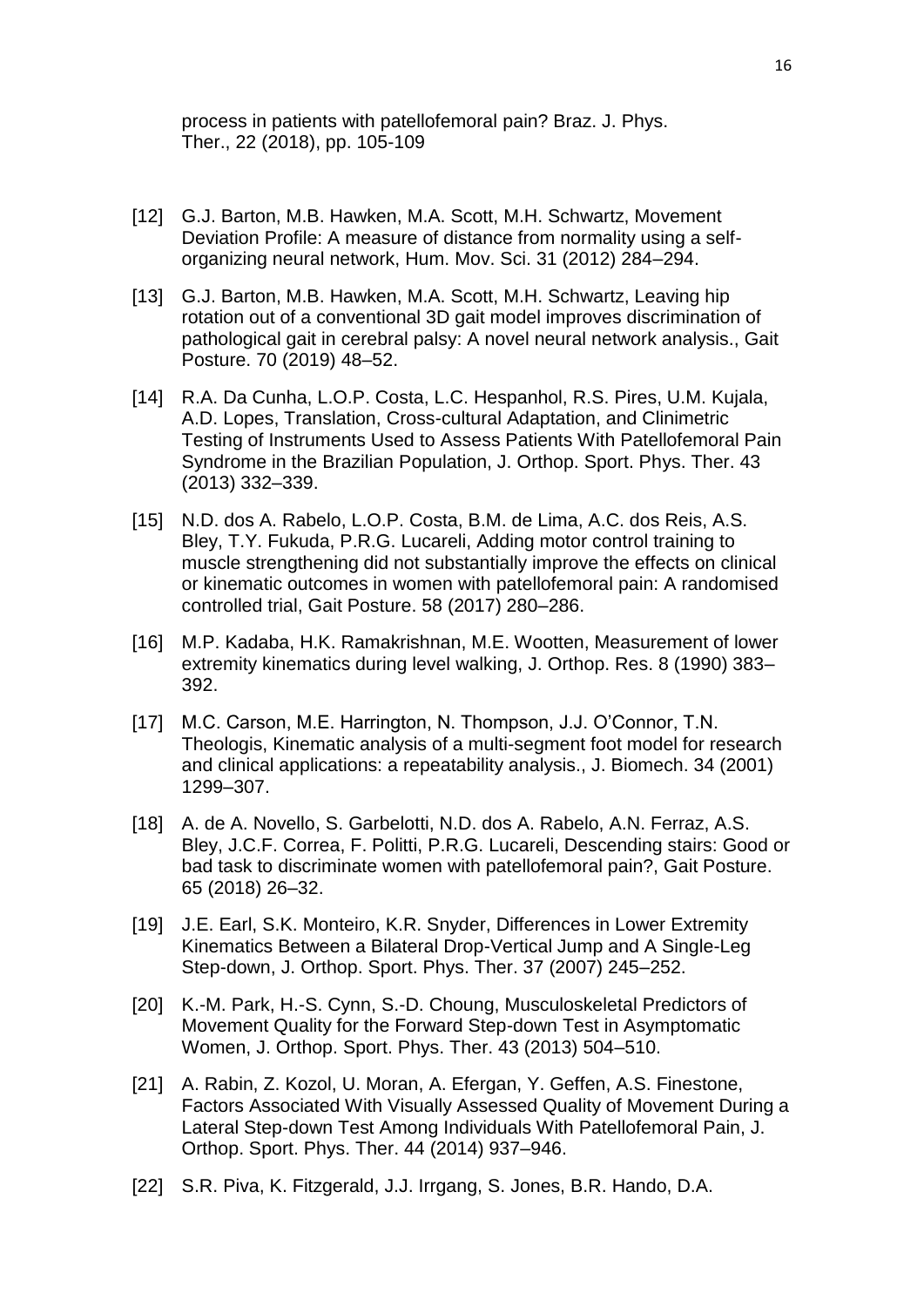Browder, J.D. Childs, Reliability of measures of impairments associated with patellofemoral pain syndrome., BMC Musculoskelet. Disord. 7 (2006) 33.

- [23] J.E. Earl, J. Hertel, C.R. Denegar, Patterns of Dynamic Malalignment, Muscle Activation, Joint Motion, and Patellofemoral-Pain Syndrome, J. Sport Rehabil. 14 (2005) 216–233.
- [24] A. Silva, F. Politti, A. Novello, C. Ferreira, N. Rabelo, N.E. Akalan, P. Lucareli, P85: Kinematic sensitivity and specificity to detect differences between women with patellofemoral pain and healthy women during the lateral step down test?, Gait Posture. 57 (2017) 323.
- [25] T.C. Liao, N. Yang, K.-Y. Ho, S. Farrokhi, C.M. Powers, Femur Rotation Increases Patella Cartilage Stress in Females with Patellofemoral Pain, Med. Sci. Sport. Exerc. 47 (2015) 1775–1780.
- [26] dos Reis, Amir Curcio; Garbelotti Junior, Silvio Antonio; Rabelo, Nayra; Lima, Bruna; Contani, Luciane; P.R.G. Lucareli, Kinematic analysis of ankle-foot complex mobility during weight acceptance functional tests in patellofemoral pain women, Gait Posture. 49 (2016) 74–75.
- [27] M.M. Kalytczak, P.R.G. Lucareli, A.C. dos Reis, A.S. Bley, D.A. Biasotto-Gonzalez, J.C.F. Correa, F. Politti, Kinematic and electromyographic analysis in patients with patellofemoral pain syndrome during single leg triple hop test, Gait Posture. 49 (2016) 246–251.
- [28] M.M. Kalytczak, P.R.G. Lucareli, A.C. dos Reis, A.S. Bley, D.A. Biasotto-Gonzalez, J.C.F. Correa, F. Politti, Female PFP patients present alterations in eccentric muscle activity but not the temporal order of activation of the vastus lateralis muscle during the single leg triple hop test, Gait Posture. 62 (2018) 445–450.
- [29] J.D. Willson, S. Binder-Macleod, I.S. Davis, Lower Extremity Jumping Mechanics of Female Athletes with and without Patellofemoral Pain before and after Exertion, Am. J. Sports Med. 36 (2008) 1587–1596.
- [30] I.G. Goudakos, C. König, P.B. Schöttle, W.R. Taylor, N.B. Singh, I. Roberts, F. Streitparth, G.N. Duda, M.O. Heller, Stair climbing results in more challenging patellofemoral contact mechanics and kinematics than walking at early knee flexion under physiological-like quadriceps loading, J. Biomech. 42 (2009) 2590–2596.
- [31] C.J. Barton, P. Levinger, H.B. Menz, K.E. Webster, Kinematic gait characteristics associated with patellofemoral pain syndrome: A systematic review, Gait Posture. 30 (2009) 405–416.
- [32] M. Arazpour, F. Bahramian, A. Abutorabi, S.T. Nourbakhsh, A. Alidousti, H. Aslani, The Effect of Patellofemoral Pain Syndrome on Gait Parameters: A Literature Review., Arch. Bone Jt. Surg. 4 (2016) 298–306.
- [33] L.A. Bolgla, T.R. Malone, B.R. Umberger, T.L. Uhl. Hip Strength and Hip and Knee Kinematics During Stair Descent in Females With and Without